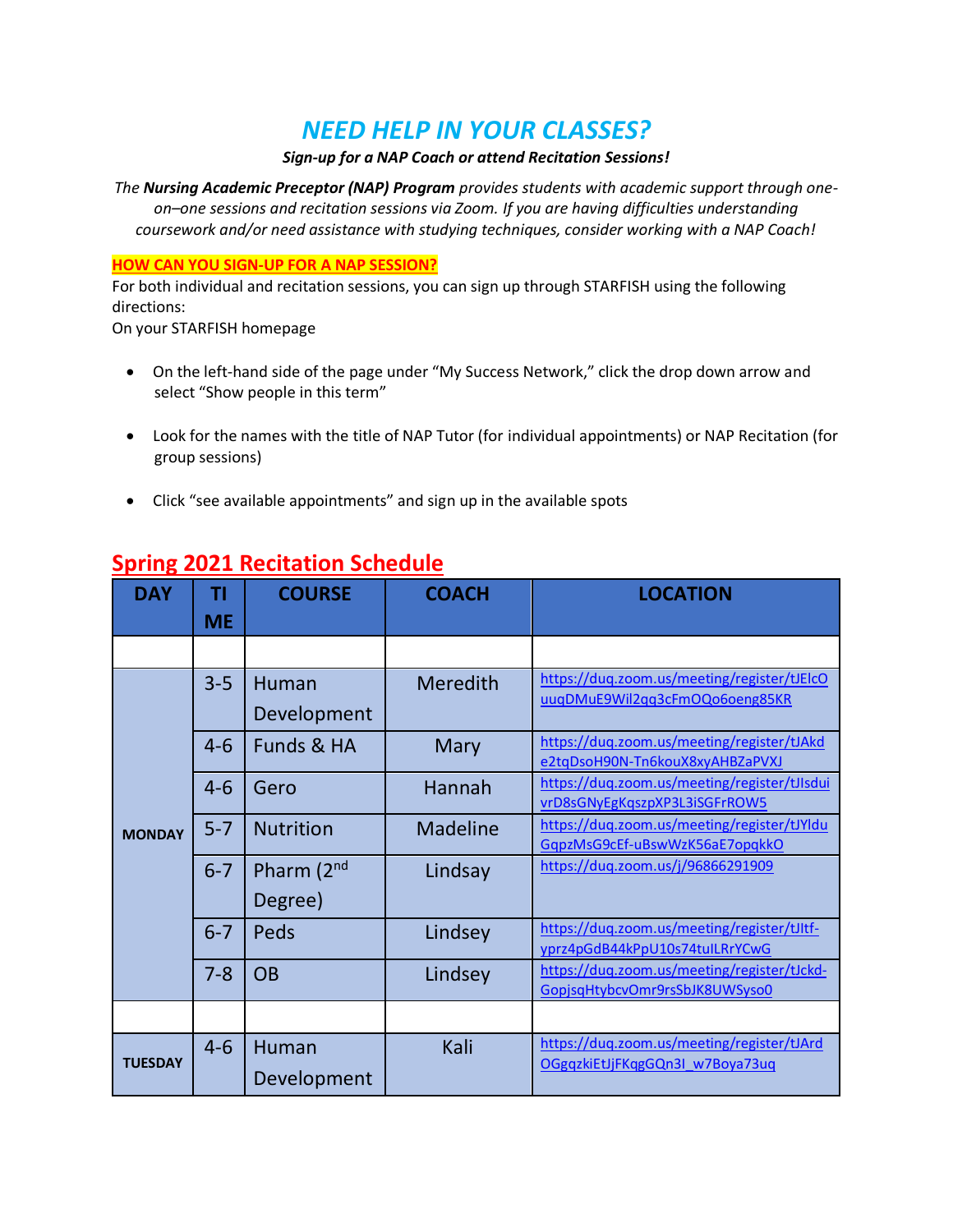| <b>DAY</b>                  | ΤI<br><b>ME</b> | <b>COURSE</b>                         | <b>COACH</b> | <b>LOCATION</b>                                                               |
|-----------------------------|-----------------|---------------------------------------|--------------|-------------------------------------------------------------------------------|
|                             | $5 - 7$         | <b>Adult Health</b><br>(Sophomore)    | Julia        | https://duq.zoom.us/meeting/register/tJcpf-<br>mtrj4rHtBQW62XNOAGR-vhKTjW5N2b |
|                             | $5 - 7$         | Gero                                  | Kayla        | https://duq.zoom.us/meeting/register/tJAkcu<br>CtqDssG9FWxhDcliA6EGXxveLWEFPU |
|                             | $7 - 8$         | Patho                                 | Lindsay      | https://duq.zoom.us/j/99235819450                                             |
|                             |                 |                                       |              |                                                                               |
| <b>WEDNES</b><br><b>DAY</b> | $3 - 5$         | <b>Nutrition</b>                      | Cara         | https://duq.zoom.us/meeting/register/tJcrdO<br>mrpjguHNHQvBfHQ3HEt0qfvj4XRU8w |
|                             | $3 - 5$         | <b>Adult Health</b><br>(Sophomore)    | Julia        | https://duq.zoom.us/meeting/register/tJUtc-<br>mrrTkuGtz868uNqG1vtg39u6UgDoWJ |
|                             | $4 - 6$         | <b>Adult Health</b><br>$(2nd$ Degree) | Sydney       | https://duq.zoom.us/meeting/register/tJMkc<br>uigqTkrHtDFSM2g7MD78vuHLJFqb8XH |
|                             |                 |                                       |              |                                                                               |
| <b>THURSDAY</b>             | $5 - 7$         | Pharm I<br>(Sophomore)                | <b>Maia</b>  | https://duq.zoom.us/meeting/register/tJlucO<br>Gopj0vHNE7ZiydTmfl8bV73XojWqeD |

\*There will be no NAP hours April 1-5 due to Easter break

| Course                                     | <b>NAP Coach(es)</b> | <b>Email Address(es)</b> |  |
|--------------------------------------------|----------------------|--------------------------|--|
| UPNS 103 - Nutrition                       | Cara                 | dangeloc@duq.edu         |  |
|                                            | Madeline             | fanningm@duq.edu         |  |
|                                            | Meredith             | hillm3@duq.edu           |  |
| UPNS 113 - Human Development               | Kayli                | mikitak@duq.edu          |  |
| UPNS 200 - Fundamentals                    |                      | marlettm@duq.edu         |  |
| UPNS 218 - Health Assessment               | Mary                 |                          |  |
| UPNS 219 - Pharm I                         | Maia                 | matheym@duq.edu          |  |
| UPNS 309 – Pharm ( $2nd$ Degree)           | Lindsay              | curriel@duq.edu          |  |
|                                            | Julia                | cainj1@duq.edu           |  |
| UPNS 323 (Sophomores) - Adult Health       | Julia                | ciottij@duq.edu          |  |
| UPNS 326 - Pathophysiology                 | Lindsay              | curriel@duq.edu          |  |
|                                            | Kayla                | dallapek@duq.edu         |  |
| UPNS 338 - Gerontology                     | Hannah               | porembah@duq.edu         |  |
| UPNS 323 ( $2^{nd}$ Degree) – Adult Health | Sydney               | stewarts2@duq.edu        |  |
| UPNS 344 - Peds                            | Lindsey              | kridlol@duq.edu          |  |
| <b>UPNS 348 - OB</b>                       | Lindsey              | kridlol@duq.edu          |  |
|                                            |                      |                          |  |

|  | In addition, individual or small group tutoring sessions can be scheduled for the following: |  |  |  |  |  |
|--|----------------------------------------------------------------------------------------------|--|--|--|--|--|
|--|----------------------------------------------------------------------------------------------|--|--|--|--|--|